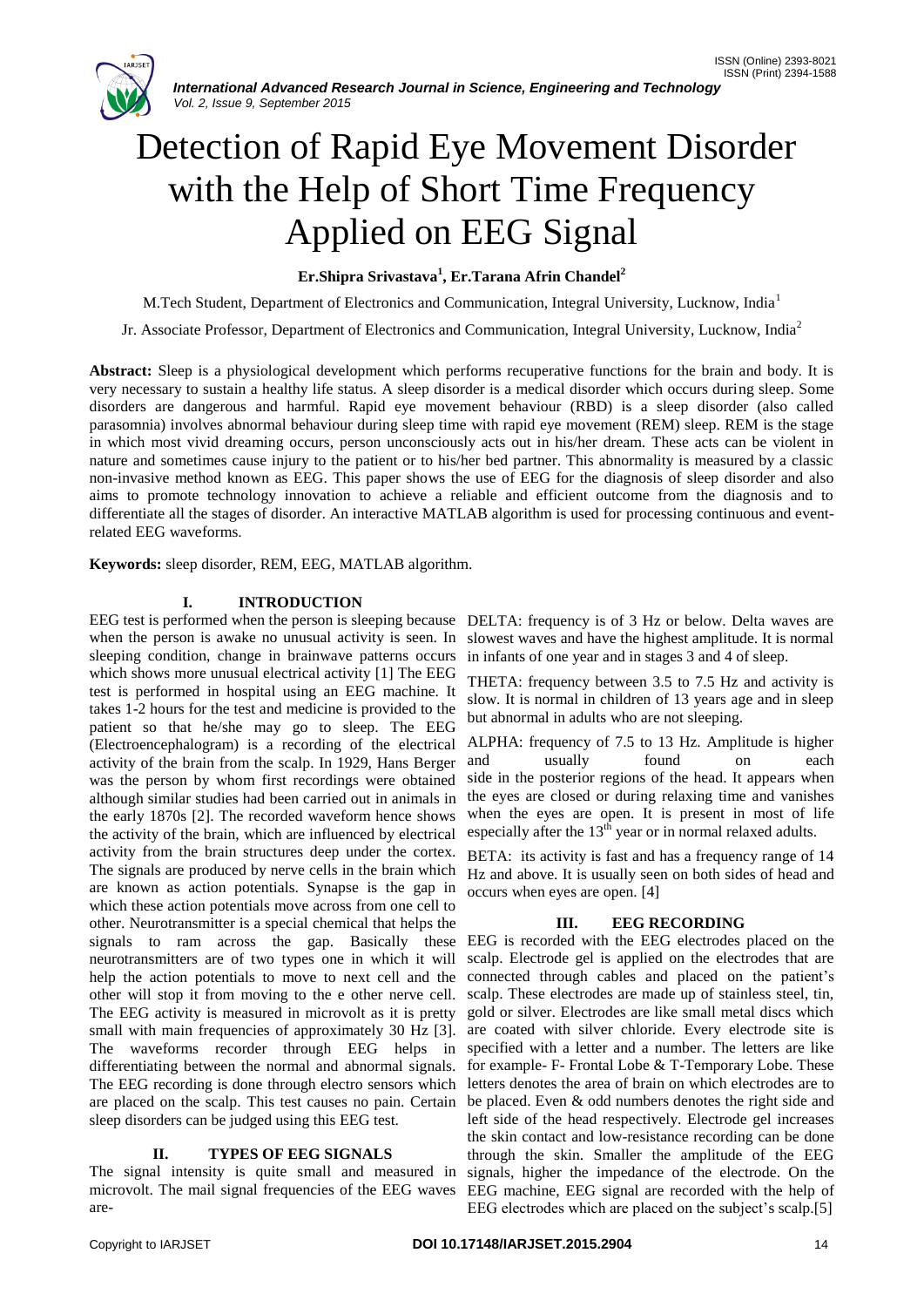

*International Advanced Research Journal in Science, Engineering and Technology Vol. 2, Issue 9, September 2015*

## **IV. WHAT IS SLEEP DISORDER AND IT'S SYMPTONS?**

Sleep is very essential for good physical as well as mental health. A person with good health tends to sleep well while person suffering from sleeping problems might have physical or mental problems. Sleep disorders can cause various other problems like poor health, accidents, impaired job performance, relationship stress and irritation. [6]. Different types of sleep disorders that exist are like Insomnia, Sleep apnea, RLS, Narcolepsy etc. Hence these sleep disorders need to be tracked and should be controlled to improve quality of life. SYMPTONS:

1.Irritation or sleepy during day.

- 2. Slowly reacting.
- 3.Concentrating problem.
- 4.Tiredness while driving.
- 5.Trouble in controlling emotions.
- 6.Take nap almost every day during short interval of time.
- 7. Feel difficult in staying awake when sitting idle
- 8.Watching TV or when reading. [7]

## **V. REM STAGE**

This is stage of sleep where most of the dreaming occurs. It is characterised by the random and rapid movement of the eyes. REM sleep is categorised into two: tonic  $\&$ phasic. REM sleep covers 20-25% of total sleep, which is about 90-120 minutes of a night's sleep. [8] The first REM sleep period occurs 90-120 min after sleep onset & the last REM sleep period occurs during the morning which is also the longest period. During night sleep, person usually experiences about 4 or 5 periods of REM sleep: these are quite short at the starting of the night sleep & longer towards the end. The amount of REM sleep varies with the age. More than 80% of the total sleep of a new born baby spends in REM stage. During REM, the brain's activity is quite same as that during waking period. Hence for this reason, the REM sleep stage is known as paradoxical sleep. REM sleep occurs in all land mammals as well as in birds. There are basically five stages of sleep.[9] Last stage is REM sleep. Most of the dreaming occurs during this last stage. During this stage person move there voluntary muscles such as arms, legs, etc. which sometime becomes dangerous for the partner as well for the person itself.

#### **VI. RESEARCH METHODOLOGY**

The EEG signals required for the analysis of these diseases has been acquired from an online source i.e. physionet.org. For the detection of RBD, a comparison of the normal patient and the patient suffering from these problems are required.

## **GRAPHS**

I. For First Normal Patient REM Stage Graphs



FIG.1. REM SIGNAL



FIG.2. CROPPED SIGNAL



FIG.3. FILTERED SIGNAL



FIG.4. POWER SPECTRAL DENSITY



FIG.5. POWER SPECTRUM USING WELCH METHOD

II. For Second Normal Patient

REM Stage Graphs

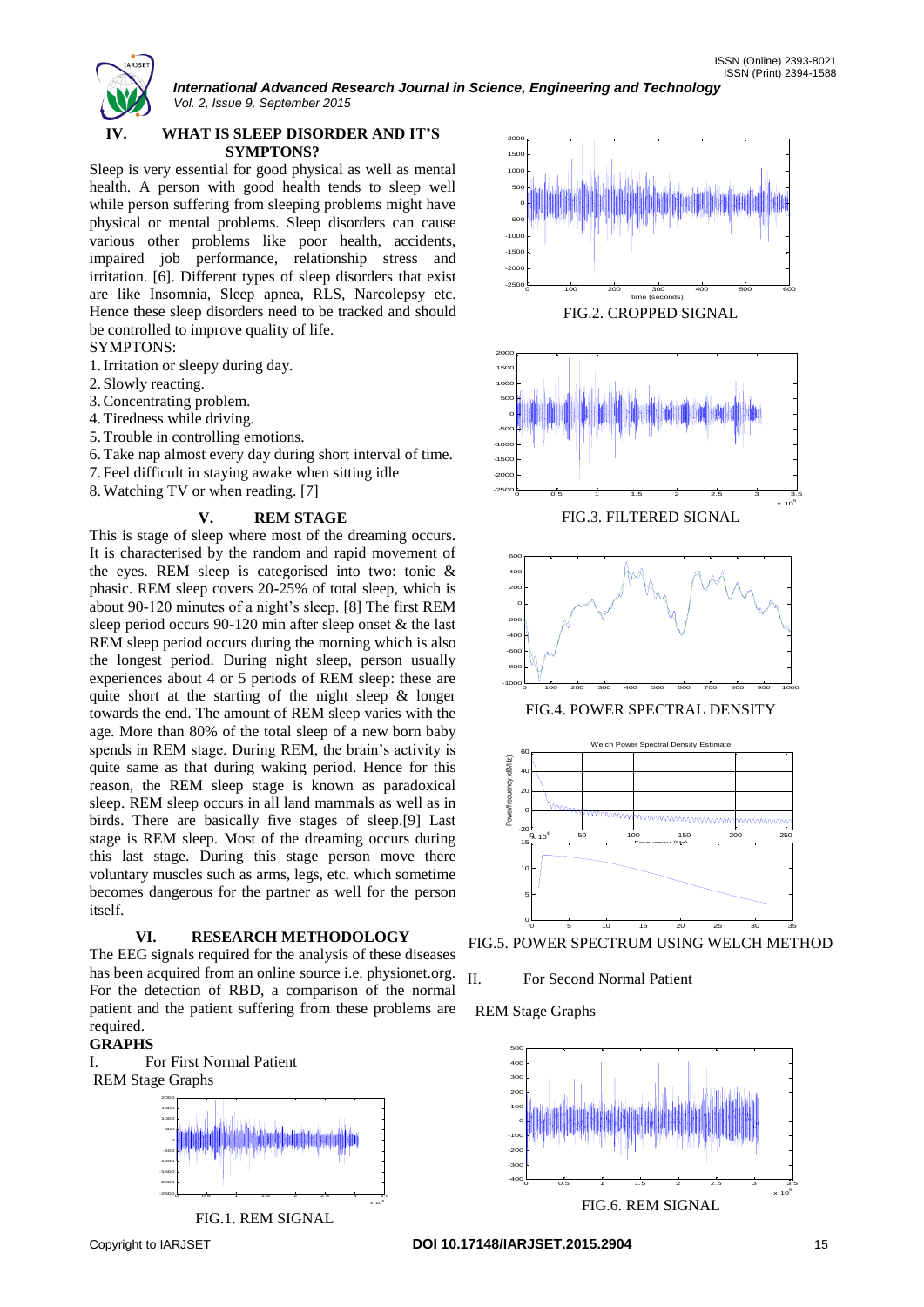

*International Advanced Research Journal in Science, Engineering and Technology Vol. 2, Issue 9, September 2015*







IV. For Second RBD patient

REM stage Graphs